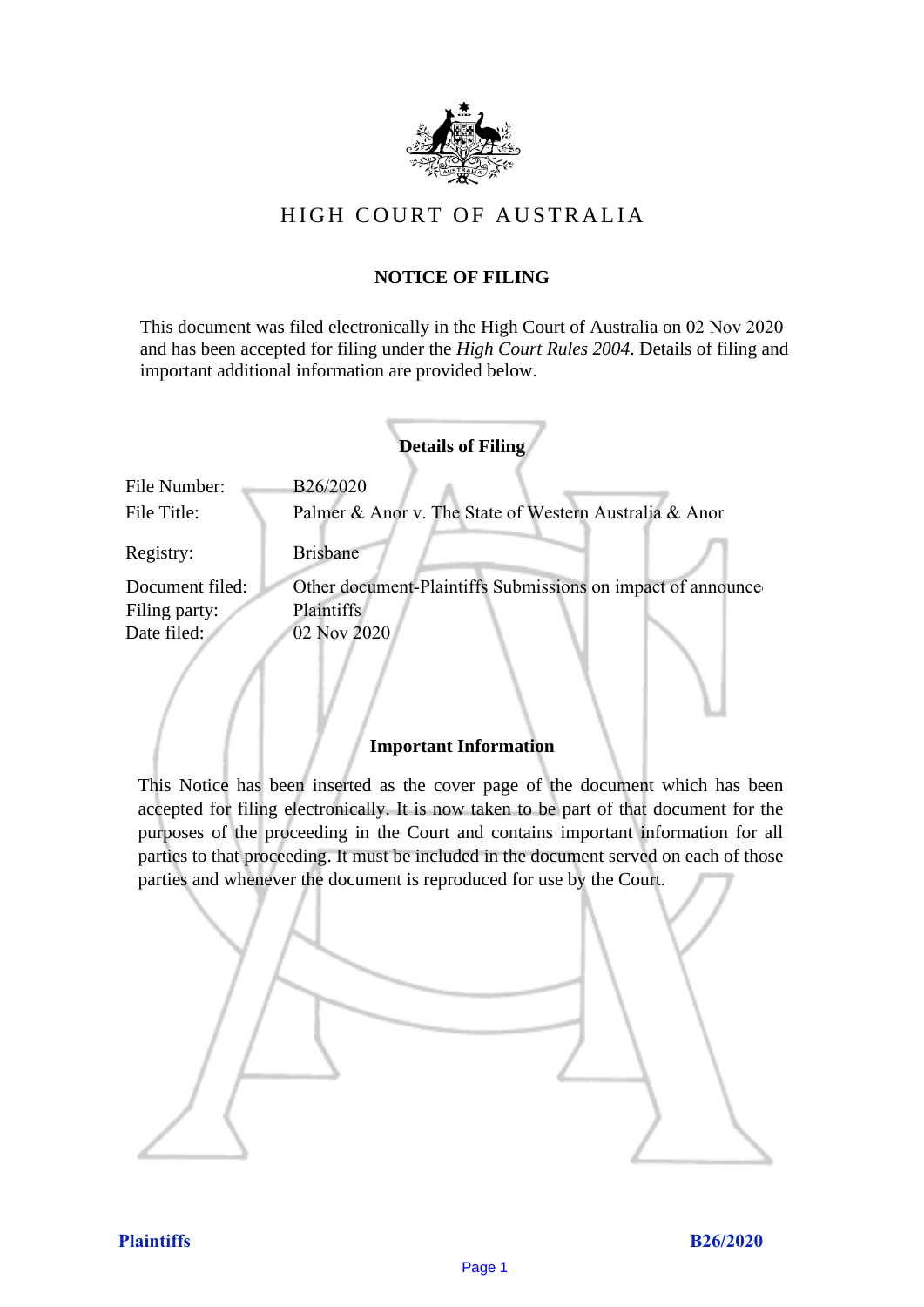## IN THE HIGH COURT OF AUSTRALIA BRISBANE REGISTRY No. B26 of 2020

BETWEEN: Clive Frederick Palmer First Plaintiff

> Mineralogy Pty Ltd ABN 65 010 582 680 Second Plaintiff

> > and

The State of Western Australia First Defendant

> Christopher John Dawson Second Defendant

10

### **PLAINTIFFS' SUBMISSIONS ON IMPACT OF ANNOUNCEMENT OF**  20 **PROPOSED CHANGES TO DIRECTIONS**

### **PART I: CERTIFICATION**

1. The plaintiffs certify that these submissions are in a form suitable for publication on the internet.

## **PART II: ARGUMENT**

#### *Facts*

- 2. On Friday 30 October 2020, the Premier of Western Australia announced proposed changes to the Directions challenged in this proceeding.<sup>1</sup> The following matters should be noted: **PLAINTIFFS' STEMATIA SECTION SECTION SECTION SECTION SET (SECTION SECTION SECTION SECTION SECTION SECTION SECTION SECTION SECTION SECTION SECTION SECTION SECTION SECTION SECTION SECTION SECTION SECTION SECTION SECTION SE**
- 30 a) the announcement was prospective and conditional the changes announced will only come into force from 14 November 2020 and then only if the number of cases in other states remain below a rolling average of 5 cases in 14 days;<sup>2</sup>
	- b) unless and until the changes come into effect, anyone wishing to enter Western Australia can only do so as an exempt traveller or with a permit from the second defendant and faces criminal prosecution if they otherwise enter;

Page 2

<sup>1</sup> See affidavit of Daniel Jacobson affirmed 1 November 2020 (**Jacobson**).

<sup>&</sup>lt;sup>2</sup> Jacobson, p. 8, lines  $7-15$ .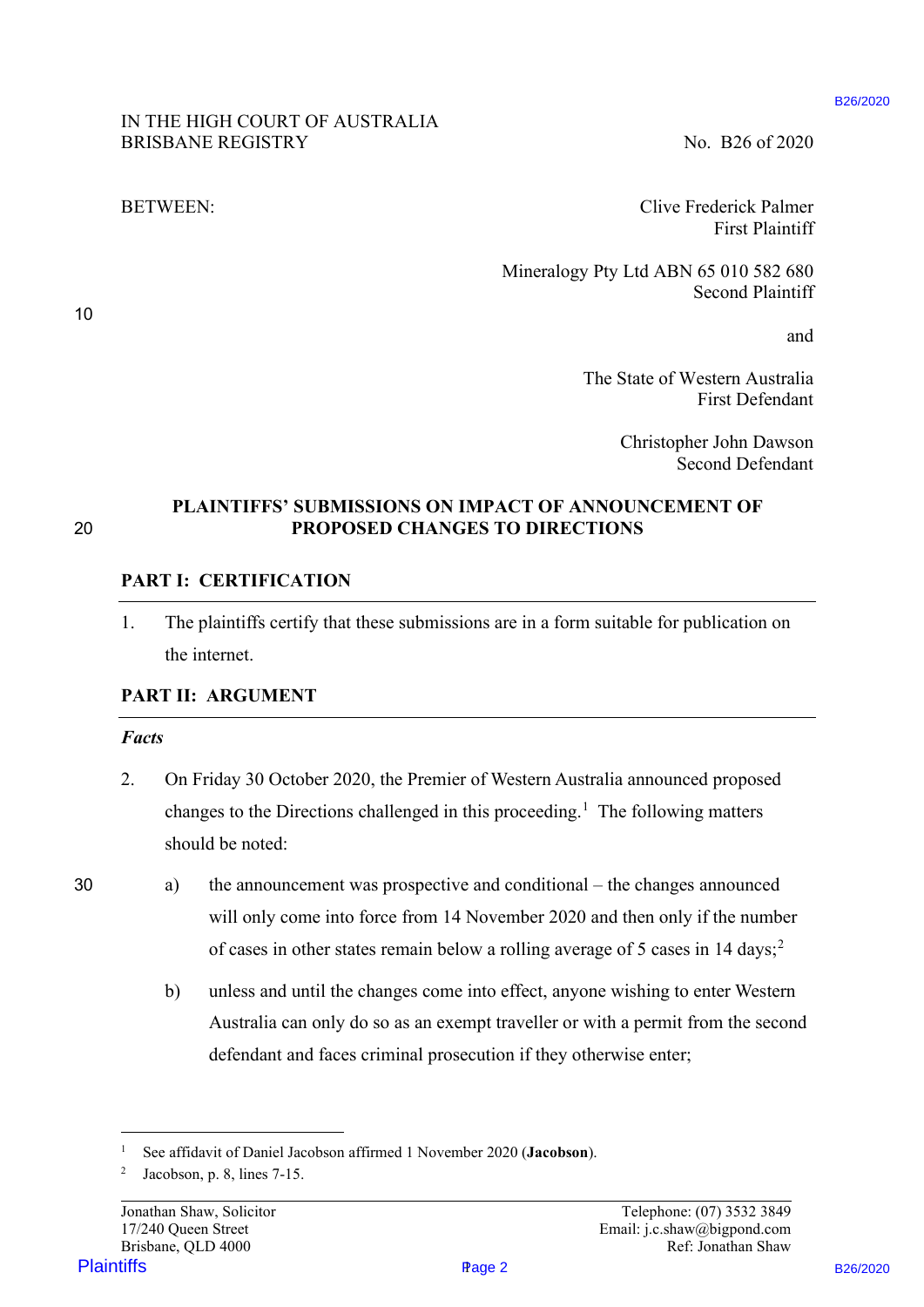- c) the proposed changes to the Directions involve the removal of the prohibition on entry into Western Australia from other States and Territories, replacing it instead with a self-isolation regime for persons who have been in NSW and Victoria only (assuming no changes to case numbers from other States or Territories in the interim);
- d) the proposed changes represent a departure from the position pleaded by the defendants in paragraphs  $39C(g)-(i)$  of the Third Amended Defence dated 16 September 2020;<sup>3</sup> and
- e) the Premier of Western Australia, in announcing the proposed changes, expressly 10 and repeatedly, then and after, purported to reserve the putative right to reintroduce a closed border.<sup>4</sup>
	- 3. It is informative to examine the chronology of the defendants' case and the advice of the Chief Health Officer of Western Australia, as set out in the attachment to these submissions, compared with the movement in border restrictions imposed by Western Australia, to illustrate the real, rather than fanciful, prospect that such measures may be reintroduced.

#### *Continued utility and right to declarations sought*

- 4. Given the above facts, there are no consequences for the parties' special case for the following reasons.
- 20 5. Whether the defendants have the right to prohibit entry into Western Australia, as they have done pursuant to the Directions and as the Premier has asserted as a "right" purportedly reserved, remains in issue. This remains a justiciable "matter" in terms of *In re Judiciary and Navigation Acts* (1921) 29 CLR 257, 265 and *Fencott v Muller*  (1983) 152 CLR 570, 603, 608. o) the propased changes to the Diecenios involve the connoral of the probibition on<br>enery win Western Arcticlul inter refers Sustains (Feriomer), replecting the<br>distribution of the system of the system of the system of th
	- 6. The plaintiffs have a "real interest" in raising the questions to which the declarations sought in this proceeding would go, notwithstanding that no other relief might be granted or utile; and "there is a considerable public interest" in the limits of power in this regard being authoritatively determined by this Court, given the public

<sup>&</sup>lt;sup>3</sup> Which paragraphs have been relevantly unamended since the Second Amended Defence dated 16 June 2020.

Jacobson, p.11 line 12; p.18 lines 10-16, 20-23; p.39.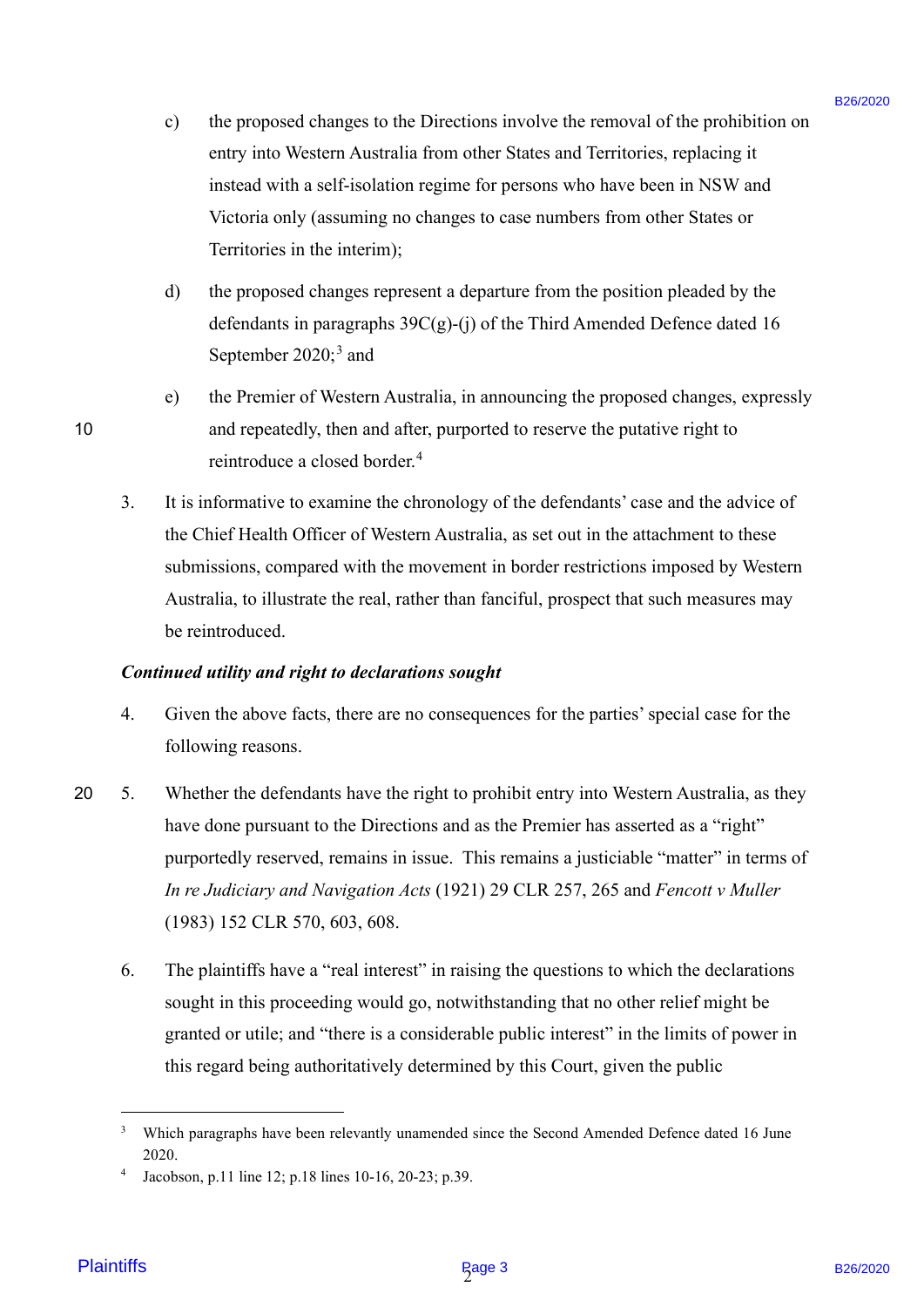controversy regarding the closing of borders in Australia, the prospect that it might occur again during the pandemic and the infrequency of a suitable vehicle to test such a point arising: *Plaintiff M61/2010E v Commonwealth (Offshore Processing Case)*  (2010) 243 CLR 319 at 359 [103]; *Plaintiff M76/2013 v Minister for Immigration, Multicultural Affairs and Citizenship* (2013) 251 CLR 322 [237]-[238].

7. The issue of utility is akin to that which was addressed by this Court in *Croome v Tasmania* [1997] HCA 5; 191 CLR 119, 127 per Brennan CJ, Dawson and Toohey JJ -

*"A person with a sufficient interest to raise a justiciable controversy as to the validity of a law is regarded as having or claiming a right to a declaration and*  10 *that right satisfies the requirement of some 'right, duty or liability to be established by the determination of the Court'."*

And at 138 per Gaudron, McHugh and Gummow JJ -

*"In the circumstances of this case, the claim to declaratory relief is not to be denied at the threshold on the ground that relief is sought prematurely and to establish the legal character of a state of affairs not yet come to pass. If s 109 operates here, as the plaintiffs seek to establish at the trial or other final disposition of their action, it presently operates upon the provisions of the Code and has done so since the commencement of the Act.* controvary regarding the choing of borden in Australia. the prospect that is algibe<br>
excert agent during the periodic and the trivelences of the attention the velocity and the state is the state<br>
a point arising *Plassin* 

*Moreso we have sought to indicate, the plaintiffs have a 'real interest' and do not*  20 *seek to raise a question which is abstract or hypothetical."*

(emphasis added, footnotes omitted)

- 8. The reference by Gaudron, McHugh and Gummow JJ to "*a state of affairs not yet come to pass*" is equally apt to refer to the threatened reintroduction of a hard border.
- 9. Thus, given the prospective and highly conditional nature of the Premier's announcement, there remains as at today an important and justiciable controversy upon which the Court should rule.

| Peter Dunning $1/\sqrt{2}$<br>T: 07 3218 0630 |                                  | <b>Peter Ward</b>             |
|-----------------------------------------------|----------------------------------|-------------------------------|
|                                               |                                  | T: 0892200570                 |
| E: dunning@callinanchambers.com.au            | E: rscheelings@sixthfloor.com.au | $E:$ pward@francisburt.com.au |

Counsel for the Plaintiffs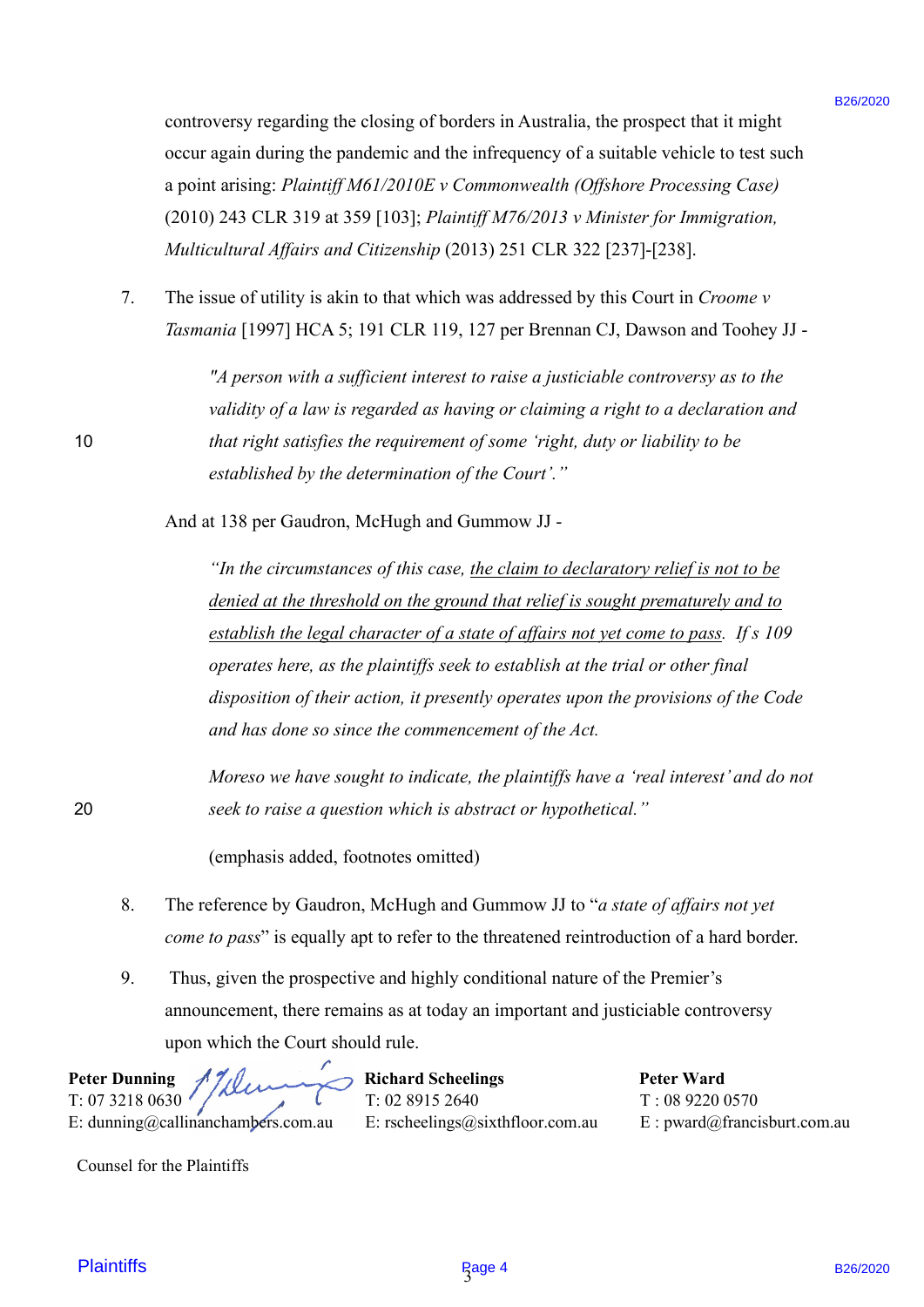# **Chronology**

| <b>Date</b> | <b>Event</b>                                                                                                                                                                                                                                                                                                     | Reference                                                                              |
|-------------|------------------------------------------------------------------------------------------------------------------------------------------------------------------------------------------------------------------------------------------------------------------------------------------------------------------|----------------------------------------------------------------------------------------|
| 5 Apr 2020  | Directions issued, closing the WA border                                                                                                                                                                                                                                                                         | FASC par 19<br>at CB Vol. $1$ ,<br>p.31;<br>$3rdAD$ par 32<br>at CB Vol. $1$ ,<br>p.54 |
| 25 May 2020 | Proceeding commenced                                                                                                                                                                                                                                                                                             | Writ of<br>Summons at<br>$CB$ Vol. 1,<br>p.13                                          |
| 29 May 2020 | Letter of advice from WA Chief Health Officer<br>(CHO) to second defendant advises opening of<br>interstate borders is not recommended until<br>community transmission in NSW, Qld and Victoria<br>is substantially eliminated (referring to $2 \times 14$ day<br>incubation periods with no new positive cases) | $CB$ Vol. 5,<br>pp.1988,<br>1991                                                       |
| 2 Jun 2020  | Defendants' (first) Defence pleads at 14(h)-(j) and<br>$15(d)$ -(h) a risk of community transmission of<br>COVID-19 without measures to isolate WA from<br>other States and Territories                                                                                                                          |                                                                                        |
| 16 Jun 2020 | Defendants' Second Amended Defence maintains<br>relevant pleas in pars 14-15 and adds par 39C,<br>pleading inter alia that the easing of the measures<br>contained in the Directions could only occur<br>without increased risk where there is no community<br>transmission within other States or Territories   |                                                                                        |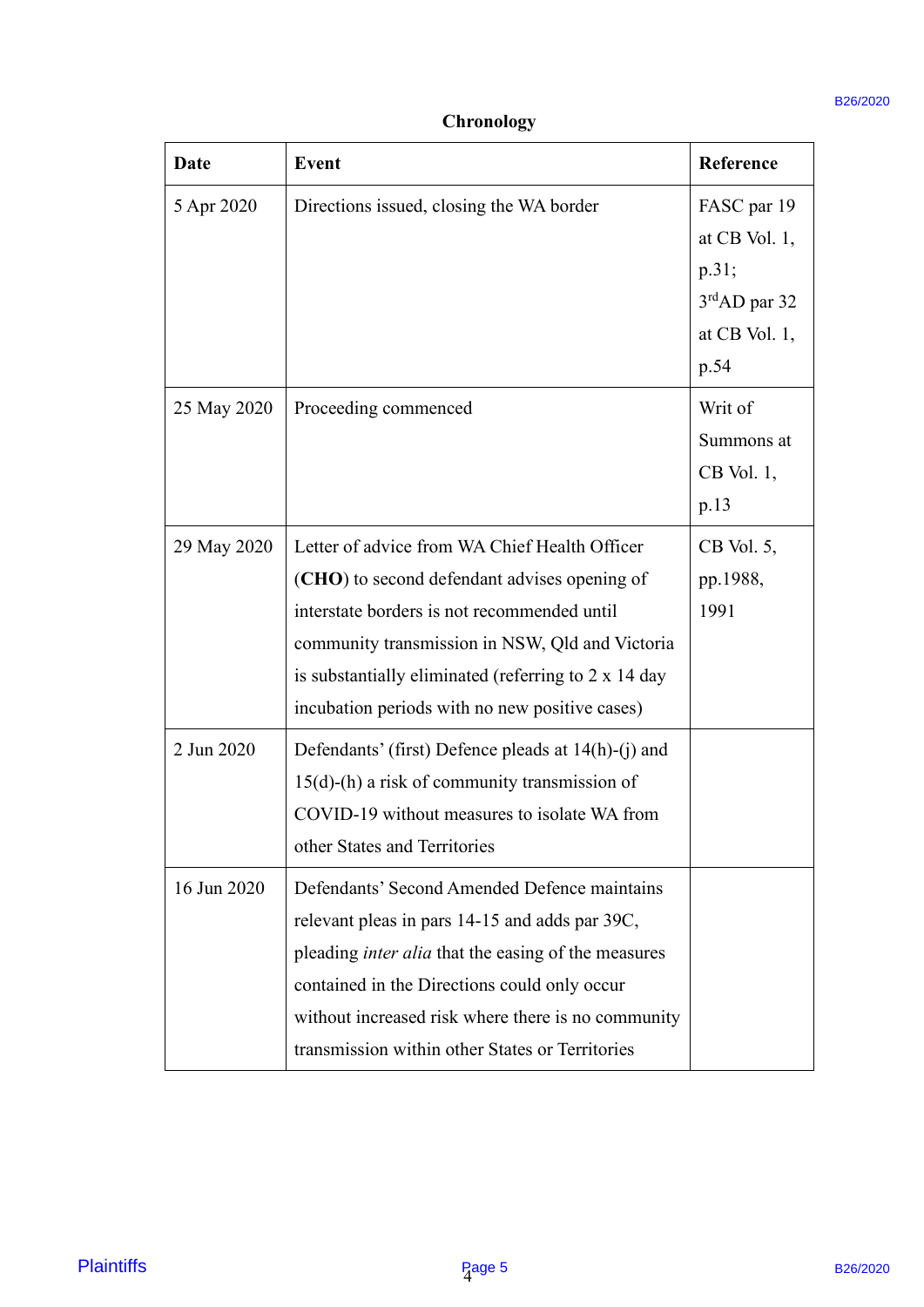| Date        | <b>Event</b>                                                                                                                                                                                                                                                                                                                                                                                                                                                                                                                                                                                                                                                                                                               | Reference             |
|-------------|----------------------------------------------------------------------------------------------------------------------------------------------------------------------------------------------------------------------------------------------------------------------------------------------------------------------------------------------------------------------------------------------------------------------------------------------------------------------------------------------------------------------------------------------------------------------------------------------------------------------------------------------------------------------------------------------------------------------------|-----------------------|
| 24 Jun 2020 | WA CHO advises that, "Proposals to open the<br>borders to jurisdictions with no community spread,<br>such as South Australia and the Northern Territory,<br>if legally viable, could be considered on public<br>health grounds, as the risk of re-introduction from<br><i>these jurisdictions remains very low.</i> " and " <i>Until</i><br>community spread is eliminated in the affected<br>jurisdictions, which will require at least a month to<br>confirm (two 14-day incubation periods), or<br>reduced to such low levels as to pose a minimal<br>risk, such as in New South Wales, where rapid<br>containment measures have prevented further<br>spread, opening of the interstate borders is not<br>recommended." |                       |
| 22 Jul 2020 | Trial of facts before Rangiah J                                                                                                                                                                                                                                                                                                                                                                                                                                                                                                                                                                                                                                                                                            | $CB$ Vol. 1,<br>p.128 |
| 25 Aug 2020 | Findings of fact by Rangiah J                                                                                                                                                                                                                                                                                                                                                                                                                                                                                                                                                                                                                                                                                              | $CB$ Vol. 1,<br>p.127 |
| 16 Sep 2020 | Third Amended Defence maintains pleas in pars 14,<br>15 and 39C notwithstanding Rangiah J's findings as<br>to matters in 39C                                                                                                                                                                                                                                                                                                                                                                                                                                                                                                                                                                                               | $CB$ Vol. 1,<br>p.38  |
| 25 Sep 2020 | WA CHO advice to Premier of WA provides review<br>of risk by jurisdiction as at 16 September 2020<br>recommending broadening exemptions and<br>consideration to opening borders to jurisdictions<br>with very low risk (e.g. given of SA, but clearly                                                                                                                                                                                                                                                                                                                                                                                                                                                                      |                       |